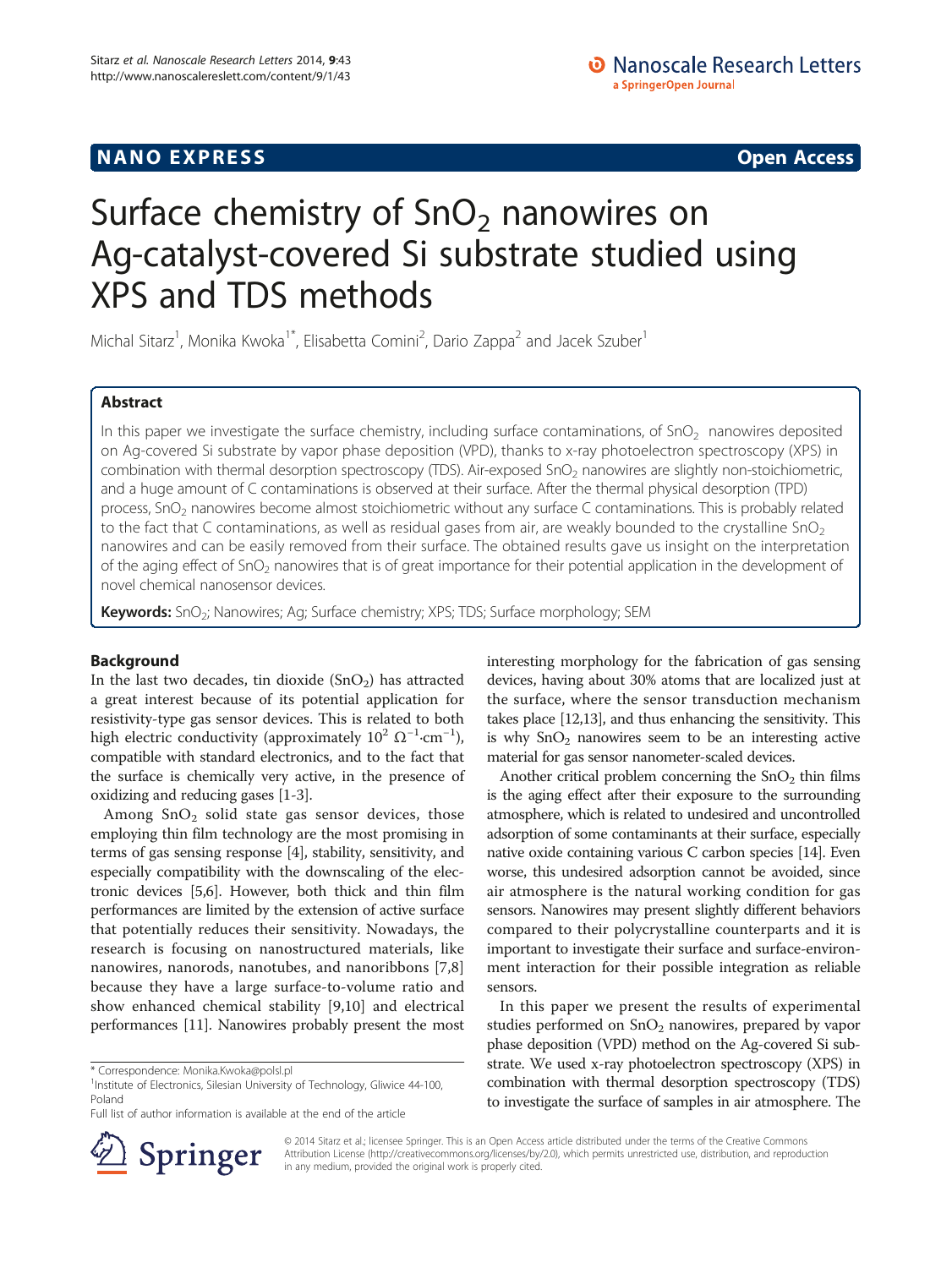obtained information have been interpreted on the base of the surface morphology, additionally checked by the scanning electron microscope (SEM).

## Methods

SnO2 nanowires were synthetized at SENSOR Lab, Department of Information Engineering, Brescia University, Italy, and Si (100) wafers have been used as substrates. Firstly, we deposited an ultrathin (5 nm) Ag nanolayers on the Si (100) substrate by RF magnetron sputtering (Kenotec Sputtering System, 50 W argon plasma, RT,  $5 \times 10^{-1}$  Pa, 7 sccm Ar flow). This ultrathin Ag layer plays an important role, promoting nucleation sites during the deposition process of  $SnO<sub>2</sub>$  nanowires on the Si (100) substrate.  $SnO<sub>2</sub>$  nanowires were then synthetized on Si (100) substrates by VPD in an alumina tubular furnace (custom design, based on a Lenton furnace).  $SnO<sub>2</sub>$  powder (Sigma-Aldrich Corporation, St. Louis, MO, USA) was used as a source material for the deposition. It was placed in the middle of the furnace on an alumina crucible and heated up to 1,370°C to induce evaporation. Ag-covered Si (100) substrates were placed in a colder region of the furnace. Argon was used as gas carrier to achieve a significant mass transport towards the substrates. As the evaporated material reaches the colder region, it condensates on the substrates, forming  $SnO<sub>2</sub>$ nanowires. The pressure inside the alumina tube was kept at 100 mbar, while the Ag-covered Si (100) substrates were kept at a temperature of 850°C.

The surface morphology of deposited  $SnO<sub>2</sub>$  nanowires was examined using SEM (Zeiss, Leo 1525 Gemini model; Carl Zeiss AG, Oberkochen, Germany) at SENSOR Lab to confirm the proper synthesis of the nanostructures.

The fabricated nanostructures were then exposed to environmental atmosphere. The surface chemistry, including contaminations, of the obtained  $SnO<sub>2</sub>$  nanowires was checked by XPS method. These experiments were performed at CESIS Centre, Institute of Electronics, Silesian University of Technology, Gliwice, Poland, using a XPS spectrometer (SPECS) equipped with the x-ray lamp (AlKα, 1,486.6 eV, XR-50 model), and a concentric hemispherical analyzer (PHOIBOS-100 model; SPECS Surface Nano Analysis GmbH, Berlin, Germany). The basic working pressure was at the level of approximately 10−<sup>9</sup> hPa. Other experimental details have been described elsewhere [\[15\]](#page-5-0).

In order to obtain additional information on the behavior of surface contaminations after air exposure, subsequent TDS experiments have been performed. A residual gas analyzer (Stanford RGA100 model; Stanford Research Institute, Sunnyvale, CA, USA) and sample temperature programmable control unit (Dual Regulated Power Supply OmniVac-PS 120 Model) were used to perform the TDS analysis. During the thermal physical desorption (TPD) cycle, the TDS spectra of selected gases like  $H_2$ ,  $H_2O$ ,  $O_2$ , and  $CO<sub>2</sub>$  have been registered. Heating ramp was set at 6°C per minute, in the range of 50 to 350°C. Other experimental details have been described elsewhere [[14](#page-5-0)].

## Results and discussion

XPS and TDS comparative studies provide interesting information on the surface chemistry, including the behavior of surface contamination, of synthetized  $SnO<sub>2</sub>$  nanowires. Figure [1](#page-2-0) (lower part) shows the XPS survey spectrum of the VPD-deposited  $SnO<sub>2</sub>$  nanowires after their preparation and exposure to air and before the TPD process. The spectrum contains the well-recognized main core level of XPS O1s, double Sn3d, and Sn4d peaks. Moreover, there is an evident contribution from the C1s peak related to strong surface carbon contamination. In turn, there is no contribution of XPS Ag3d double peaks, and this can be explained by the fact that the metal catalyst deposited at Si (100) substrate does not appear at the surface of grown  $SnO<sub>2</sub>$  nanowires.

Quantitative analyses of surface chemistry (including stoichiometry) of  $SnO<sub>2</sub>$  nanowires after air exposure have been performed. It consists in the determination of the relative concentration of the main components (within the escape depth of inelastic mean free path of photoelectrons of approximately 3 nm), based on the area (intensity) of the main core level XPS O1s, Sn3d, and C1s, weighted by the corresponding atomic sensitivity factor (ASF) [\[16](#page-5-0)]. The details of this procedure were already described in reference [[14](#page-5-0)].

According to this analysis, the relative [O]/[Sn] concentration on the surface of  $SnO<sub>2</sub>$  nanowires after air exposure, was about  $1.55 \pm 0.05$ . It means that these  $SnO<sub>2</sub>$  nanowires are slightly non-stoichiometric. This is probably related to the presence of oxygen vacancy defects in the surface region of the  $SnO<sub>2</sub>$  nanowires recently identified by Kar et al. [\[17-19\]](#page-5-0) for the  $SnO<sub>2</sub>$  nanowires prepared by vaporliquid-solid method with rapid thermal annealing from the UV photoluminescence (PL) measurements in combination with XPS, Raman, and transmission electron microscopy (TEM) studies. Probably, these oxygen vacancies can be treated as the surface active center responsible for the strong adsorption of different C species (contaminations) of the air-exposed  $SnO<sub>2</sub>$  nanowires, what was confirmed by the corresponding relative [C]/[Sn] concentration estimated as  $2.30 \pm 0.05$ . This is additionally indicated by the XPS C1s spectrum shown in Figure [2](#page-2-0) (lower spectrum).

The surface chemistry, including C contamination, of the  $SnO<sub>2</sub>$  nanowires was evidently changed after subsequent TPD process, as shown in the corresponding XPS survey spectrum (Figure [1](#page-2-0), higher line).

Firstly, the relative [O]/[Sn] concentration increased, reaching a value of  $1.75 \pm 0.05$ , corresponding to the improvement of their stoichiometry. Moreover, there is no evident contribution from the XPS C1s, which means that, during the TPD process, the undesired C contaminations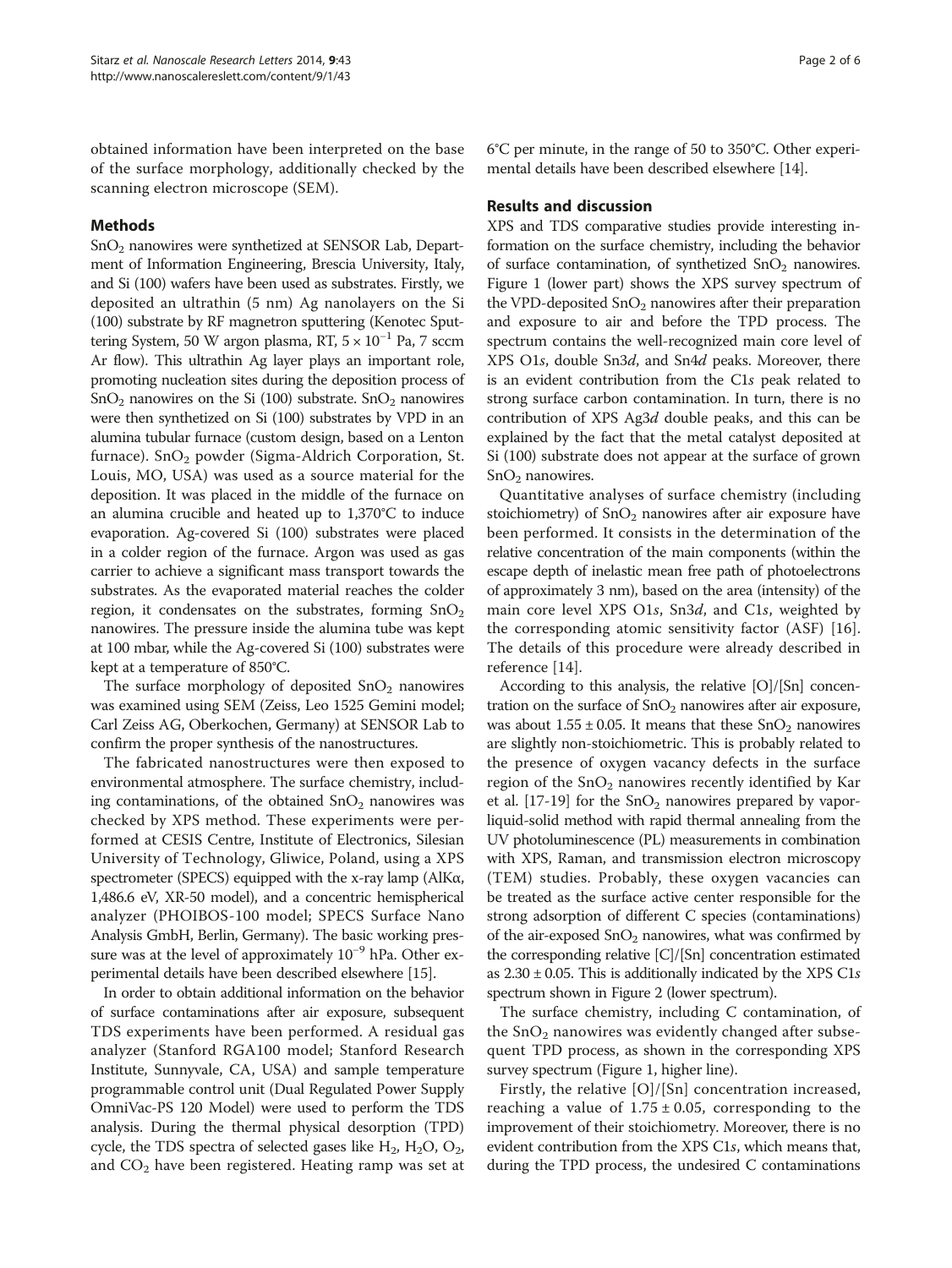<span id="page-2-0"></span>

from the air atmosphere, found on the surface of  $SnO<sub>2</sub>$ nanowires, were removed. This corresponds to the almost complete vanishing of XPS C1s peak shown in Figure 2 (higher spectrum). These last observations, i.e. that C contamination from the surface of  $SnO<sub>2</sub>$  nanowires can be easily removed by the vacuum thermal treatment, are of great importance for their potential application as gas sensors material. This point will be more precisely addressed later on.

Moreover, it should be pointed out that after the TPD process there is no contribution of XPS Ag3d, which means that, similarly to untreated  $SnO<sub>2</sub>$  nanowires, Ag is not observed at the surface of  $SnO<sub>2</sub>$  nanowires even after TPD process. Ag catalyst probably remains on the silicon substrate. It surely plays a significant role in inducing the nucleation of the nanowires on the substrates, however it may not have some significant effects on the sensing performances of tin dioxide nanowires. This is the

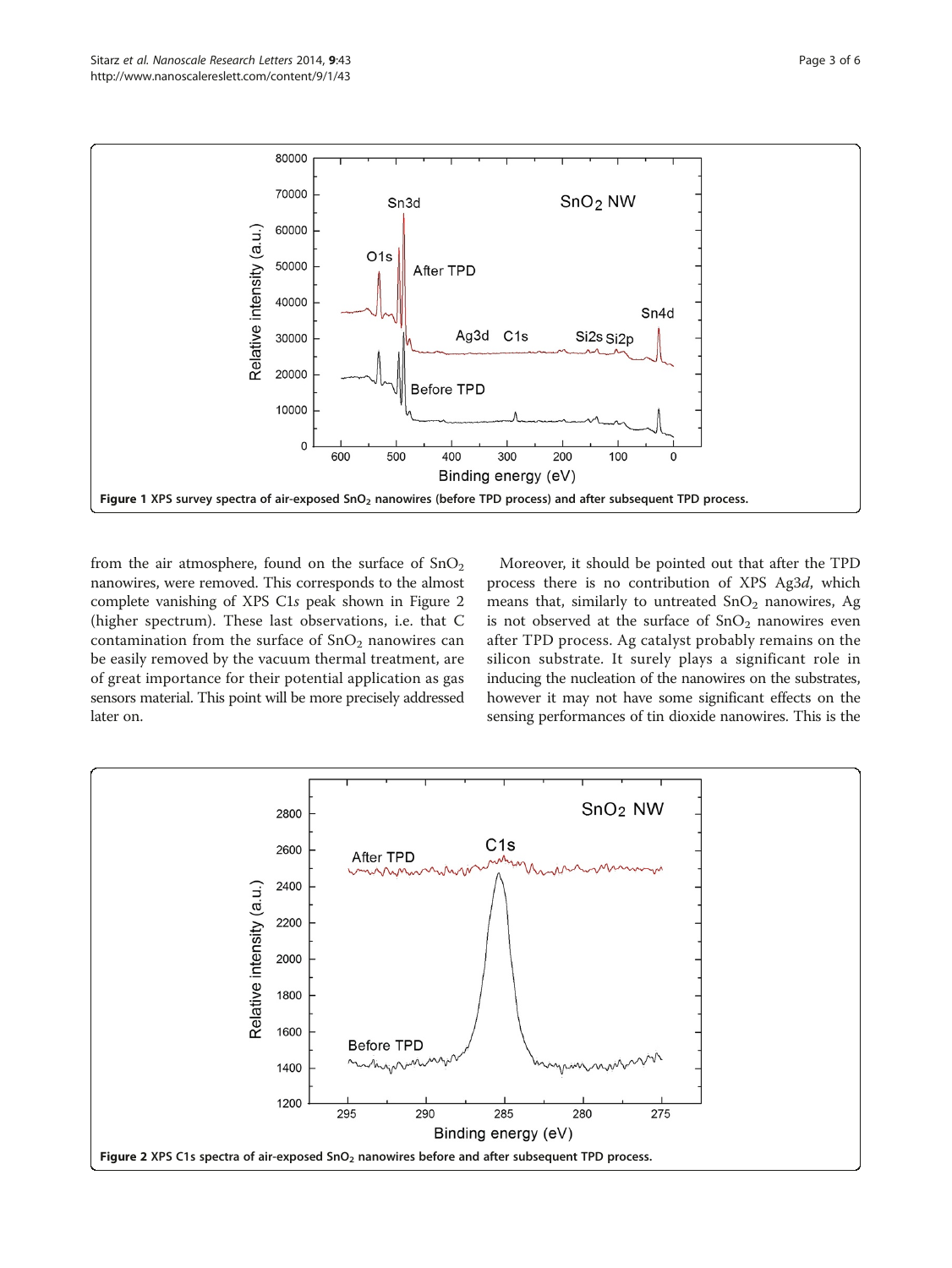<span id="page-3-0"></span>

main reason of our choice to use Ag as catalyst instead of Au nanoparticles. It has been demonstrated that  $SnO<sub>2</sub>$  nanowires have a Au nanoparticle on the tip [[20](#page-5-0)]. This could affect the sensing performances of devices fabricated using tin dioxide nanowires as sensing elements. We use Ag as growth catalyst to prevent possible catalytic effects of the metal particle during the gas sensing measurements. All obtained information on the evolution of  $SnO<sub>2</sub>$  nanowires surface chemistry before and after TPD process are in a good correlation with the respective TDS spectra shown in Figure 3. The registered TDS spectra have been corrected by the ionization probability of respected gases detected in our experiments.

From the TDS spectra shown in Figure 3 one can easily note that only small amount of the molecular oxygen  $(O_2)$  desorbs from the  $SnO_2$  nanowires already at the relative partial pressure of about 10−<sup>9</sup> mbar at 170°C approximately. The molecular hydrogen  $(H_2)$ was desorbed during TPD process with highest relative partial pressure of about  $10^{-7}$  mbar with a maximum at higher temperatures (approximately 260°C). These last observations are probably related to the high degree of crystallinity of  $SnO<sub>2</sub>$  nanowires [[21](#page-5-0)]. The molecular hydrogen seems not able to penetrate deeply the subsurface space. This experimental evidence has never been reported to the best of our knowledge. In turn, one can easily note that only small amount of the molecular oxygen  $(O_2)$ desorbs from the VPD  $SnO<sub>2</sub>$  nanowires already at the relative partial pressure of about 10−<sup>9</sup> mbar at 170°C approximately. It means that probably the small amount of residual oxygen is only weakly (physically) bounded at the surface of  $SnO<sub>2</sub>$  nanowires. It corresponds to a small increase of relative [O]/[Sn] concentration after TDS process, as evidenced from XPS measurements.

Concerning the case of water vapor  $(H<sub>2</sub>O)$ , there is a maximum relative partial pressure of about 10−<sup>8</sup> mbar at about 170°C, as can be seen from the respective TDS spectrum. This is quite similar to one of the molecular oxygen  $(O_2)$  with a different value of maximum partial pressure (almost one order of magnitude higher).

The most important TPD effect was observed for carbon dioxide  $(CO<sub>2</sub>)$ . The respective TDS spectrum exhibit a more complicated shape with two evident peaks: a wider one, having a maximum of relative partial pressure of about  $10^{-9}$  mbar at about 200°C, and a narrow one, having

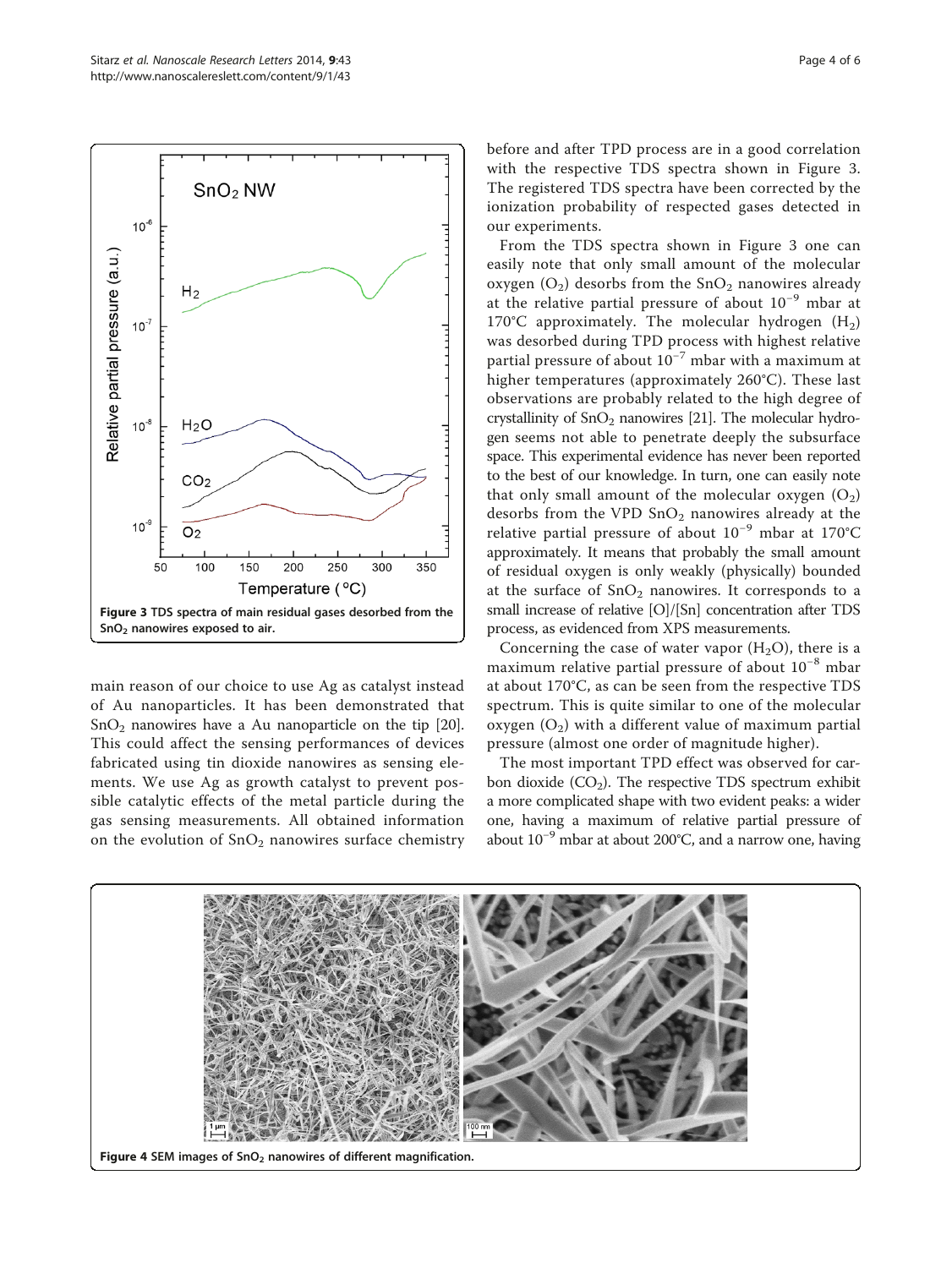<span id="page-4-0"></span>a maximum partial pressure slightly smaller at about 350°C. It probably means that C containing surface contaminations is bounded in two different forms and with different bonding energy at the external surface of crystalline  $SnO<sub>2</sub>$ nanowires.

These last observations related to the desorption behavior of water vapor  $(H_2O)$  and carbon dioxide  $(CO_2)$ were in a good correlation with an evident increase of relative [O]/[Sn] concentration, as well as almost complete vanishing C contaminations from the nanowires under investigations as determined by the XPS experiments. Thanks to the complete removal of C contaminations during TPD process the surface of  $SnO<sub>2</sub>$  nanowires became almost stoichiometric, in a good agreement to the published electron diffraction data [\[22\]](#page-5-0).

Additionally, TEM analysis  $[20,23]$  of  $SnO<sub>2</sub>$  nanowires showed that these one-dimensional nanostructures are single crystals with atomically sharp terminations. They have the  $SnO<sub>2</sub>$  cassiterite structure and grow along the [101] direction.

The SEM images in Figure [4](#page-3-0) report the morphology of  $SnO<sub>2</sub>$  nanowires. Moreover, it is easy to estimate that the ratio between their length (several microns) and width (less than 100 nm) is very high.

All information reported above are crucial for potential application of  $SnO<sub>2</sub>$  nanowires in the detection of C containing species. The last one, i.e., that there is a possibility to complete removal of C contaminations during TPD process from the surface of  $SnO<sub>2</sub>$  nanowires, is of great importance because it allows to get shorter response/recovery time for the gas sensors systems based on  $SnO<sub>2</sub>$ nanowires. This is in evident contradiction to the observation for the  $SnO<sub>2</sub>$  thin films, as summarized in [5].

### Conclusions

SnO2 nanowires have been synthetized on Ag-covered Si (100) substrate by VPD technique. XPS and TDS were performed on the samples in order to understand the surface composition and the presence of carbon contaminations. XPS and TDS studies showed that  $SnO<sub>2</sub>$  nanowires in the presence of air at atmospheric pressure are slightly non-stoichiometric, what was related to the presence of oxygen vacancy defects in their surface region. These oxygen vacancies are probably responsible for the strong adsorption (contamination) by C species of the air-exposed  $SnO<sub>2</sub>$  nanowires.

After TPD process,  $SnO<sub>2</sub>$  nanowires become almost stoichiometric without any surface carbon contamination, probably thanks to the fact that carbon contaminations, as well as residual gases from the air, are weakly bounded to the crystalline  $SnO<sub>2</sub>$  nanowires and can be easily removed from their surface i.e., by thermal treatments.

These observations are of great importance for potential application of  $SnO<sub>2</sub>$  nanostructures (including nanowires) in the development of gas sensor devices. They exhibit evidently better dynamics sensing parameters, like short response time and recovery time to nitrogen dioxide  $NO<sub>2</sub>$ , as observed in our recent studies [\[24\]](#page-5-0).

#### Abbreviations

NW: nanowires; SEM: scanning electron microscopy; TDS: thermal desorption spectroscopy; TEM: transmission electron microscopy; TPD: thermal physical desorption; VPD: vapor phase deposition; XPS: x-ray photoelectron spectroscopy.

#### Competing interests

The authors declare that they have no competing interests.

#### Authors' contributions

MS was involved in the preparation of samples, carrying out the SEM study, and engaged in XPS and TDS experiments and data analysis. MK carried out the XPS and TDS experiments, analyzed the experimental data, and drafted the manuscript. EC and JS conceived of the study. DZ was involved in the preparation of samples. All authors read and approved the final version of the manuscript.

#### Acknowledgements

This work was realized within the Statutory Funding of Institute of Electronics, Silesian University of Technology, Gliwice and partially financed within the Operation Program of Innovative Economy project InTechFun: POIG.01.03.01-00-159/08.

The work has been also supported by the Italian MIUR through the FIRB Project RBAP115AYN 'Oxides at the nanoscale: multifunctionality and applications.' MS was a scholar in the 'SWIFT Project': POKL.08.02.01-24-005/10 which was partially financed by the European Union within the European Social Funding.

#### Author details

<sup>1</sup>Institute of Electronics, Silesian University of Technology, Gliwice 44-100, Poland. <sup>2</sup>SENSOR Lab, Department of Information Engineering, Brescia University and CNR IDASC, Brescia 25133, Italy.

#### Received: 4 November 2013 Accepted: 22 December 2013 Published: 25 January 2014

#### References

- 1. Barsan N, Schweitzer-Barberich M, Göpel W: Fundamental and practical aspects in the design of nanoscaled  $SnO<sub>2</sub>$  gas sensors: a status report. Fresenius J Anal Chem 1999, 365:287–304.
- 2. Comini E, Faglia G, Sberveglieri G: Electrical based gas sensors. In Solid State Gas Sensing. New York: Springer; 2009:47–108.
- 3. Chandrasekhar R, Choy KL: Electrostatic spray assisted vapour deposition of fluorine doped tin oxide. J Cryst Growth 2001, 231:215–221.
- 4. Göpel W, Schierbaum K-D: SnO<sub>2</sub> sensor: current status and future progress. Sensors Actuators 1995, B26–27:1–12.
- 5. Eranna G: Metal Oxide Nanostructures as Gas Sensing Devices. Boca Raton: CRC; 2012.
- 6. Carpenter MA, Mathur S, Kolmakov A: Metal Oxide Nanomaterials for Chemical Sensors. New York: Springer; 2013.
- 7. Satyanarayana VNTK, Karakoti AS, Bera D, Seal S: One dimensional nanostructured materials. Prog Mater Sci 2007, 52:699–913.
- 8. Kolmakov A, Moskovits M: Chemical sensing and catalysis by one-dimensional metal-oxide nanostructures. Annu Rev Mater Res 2004, 34:151–180.
- 9. Kind H, Kim F, Messer B, Yang P, Law: Photochemical sensing of NO<sub>2</sub>with  $SnO<sub>2</sub>$  nanoribbon nanosensors at room temperature. Angew Chem Int Ed 2002, 41:2405–2407.
- 10. Wang ZL: Characterizing the structure and properties of individual wire-like nanoentities. Adv Mater 2000, 12:1295-1298
- 11. Comini E, Baratto C, Faglia G, Ferroni M, Vomiero A, Sberveglieri G: Quasi-one dimensional metal oxide semiconductors: Preparation, characterization and application as chemical sensors. Progr Mater Sci 2009, 54:1–67.
- 12. Franke M, Koplin T, Simon U: Metal and metal oxide nanoparticles in chemiresistors: does the nanoscale matter? Small 2006, 2:36–50.